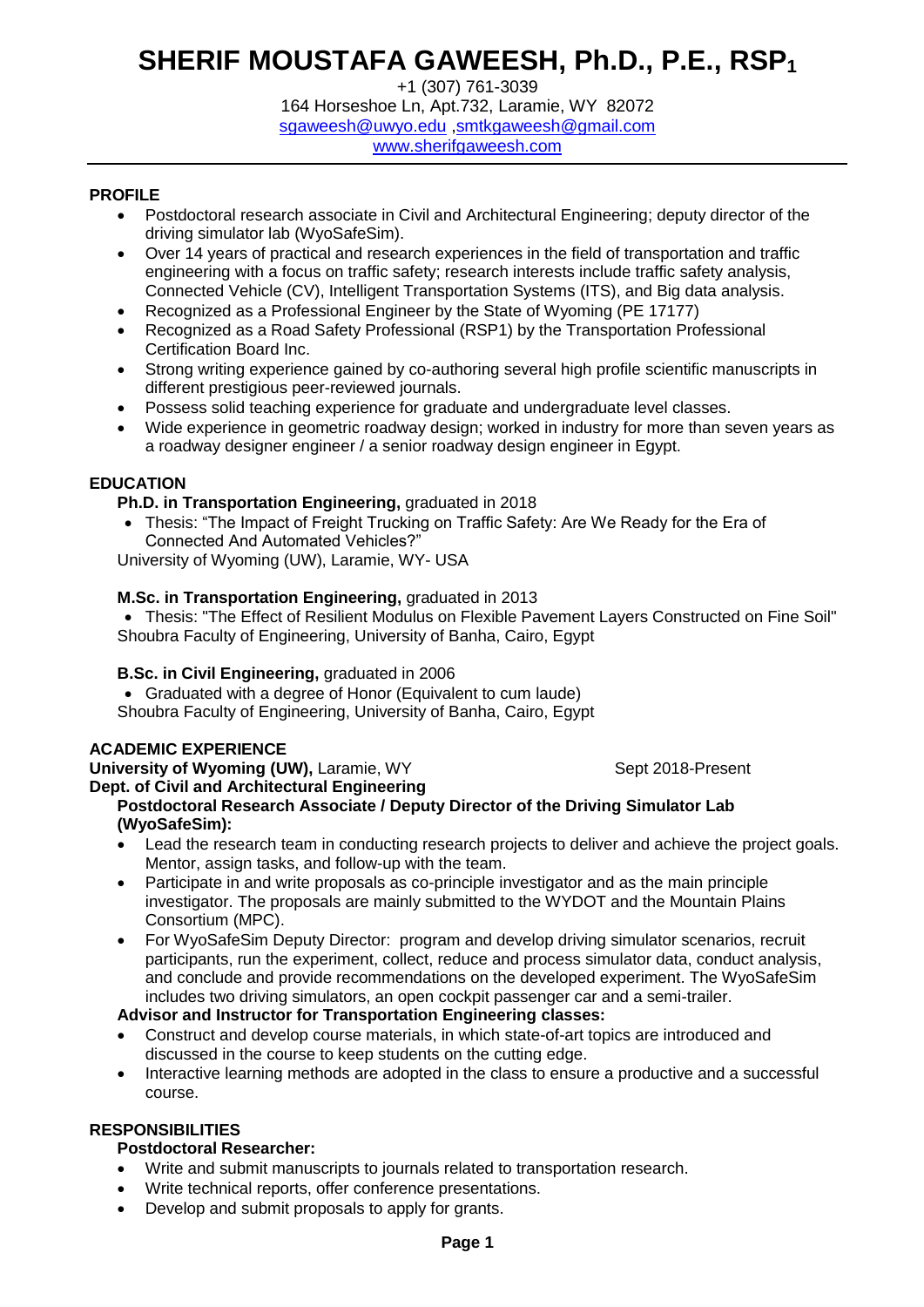# **RESPONSIBILITIES, continued**

- Mentor Ph.D. and M.S. transportation researchers.
- Identify, process, and analyze datasets related to traffic safety (crash data demographics, roadway characteristics data, weather data, etc.).
- Run field data collection.

# **Deputy Director of the WyoSafeSim:**

- Operate the driving simulator lab.
- Develop and design the driving simulator experiments.
- Develop and design the testing scenarios using Internet Scene Assembler (ISA) software and JavaScript.
- Recruit subjects and conduct the driving experiments.
- Collect, reduce, and analyze the data from the driving simulator.

# **Class Instructor:**

- Develop class notes, exams, quizzes, in-class problems, and assignments.
- Construct interactive learning materials.
- Support students in the learning process.
- Provide a friendly environment in class to ensure a successful semester.

# **PROFESSIONAL ENGINEERING EXPERIENCE**

**HAMZA Associates, Cairo, Egypt Sept 2006 - Jan 2010** 

**Senior Highway Engineer, Design Projects:** "Upgrade of Cairo-Alexandria-Matrouh desert road from the Cairo toll station till Matrouh, Egypt"

- Prepared the conceptual design report for the project.
- Conducted the preliminary geometric design of the 420 km main road 420 km, two service roads, and 32 interchanges.
- Prepared the detailed design drawings for the freeway geometry of the freeway and the interchanges.

"Upgrade Cairo-Alexandria Road from km 21 to km 26, Egypt"

- Conducted the conceptual upgrade design of the freeway.
- Provided conceptual design for the Khan al Azizia interchange.
- Conducted the preliminary geometric design of the roadway and the Interchange.
- Prepared the detailed design drawings for the freeway of the roadway and the Interchange.

"Upgrade Cairo-Alexandria Road from Alexandria toll station to Al-Tameer Freeway, Egypt"

- Conducted the conceptual upgrade design of the freeway.
- Conducted the preliminary geometric design of the roadway.
- Prepared the detailed design drawings for the freeway of the roadway.

"Sohar International Airport, Sultanate of Oman"

- Conducted the preliminary geometric design of the runways and taxiways.
- Prepared the detailed design drawings for the runways and taxiways.

"Modifying and redesigning of Tagoraa interchange in Beyar El Osta Melad, Libya"

- Conducted the conceptual upgrade design of the interchange.
- Conducted the preliminary geometric design of the interchange.
- Prepared the detailed design drawings for the freeway of the interchange.

"Designing and grading the new Egyptian airport cargo area, Egypt"

- Conducted the preliminary design of the airport cargo area.
- Prepared the detailed design drawings and final cargo grading levels.

# **POLARIS International Industrial Parks (PIIP), Dokki, Giza, Egypt June 2009 - Dec 2012 Transportation and Highways Consulting Engineer, Design Projects**

POLARIS International Industrial Park in 6th of October city, Egypt

- Provided the conceptual design for the road network of the industrial park.
- Prepared the design drawings for the road network of the industrial park.
- Participated in the shop drawing preparation for the road network.
- Prepared detailed signage plan for the road network.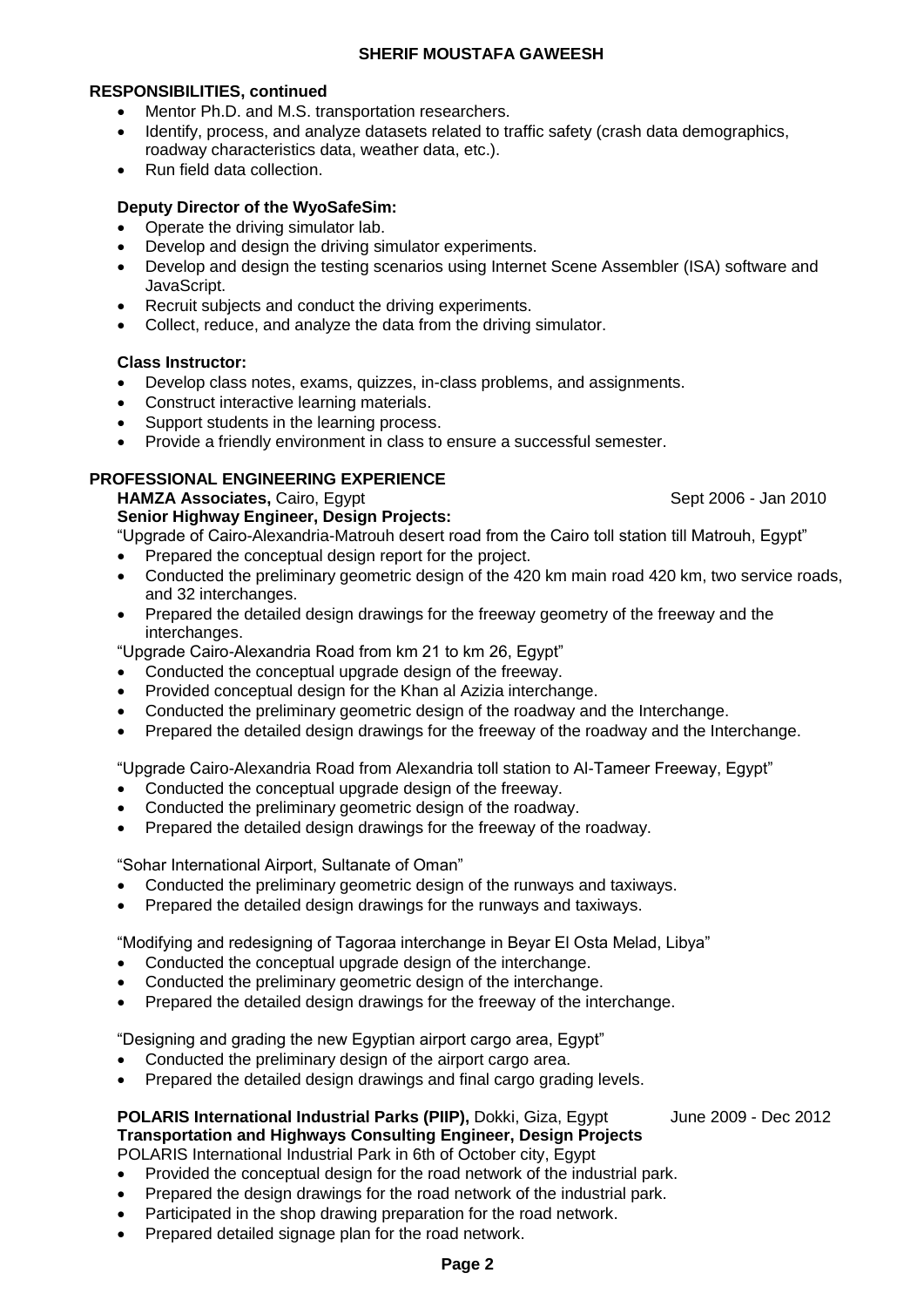### **PROFESSIONAL ENGINEERING EXPERIENCE, continued**

- Reviewed technical and financial reclaim documents of the main contractor.
- Supervised road construction materials testing.

POLARIS AL ZAMIL Industrial Park (PZIP) in 6th of October city, Egypt.

- Provided the conceptual design for the road network of the industrial park.
- Prepared the design drawings for the road network of the industrial park.
- Participated in the shop drawing preparation for the road network.
- Prepared detailed signage plan for the road network.
- Reviewed technical and financial reclaim documents of the main contractor.
- Supervised road construction materials testing.

**Head of Highway Engineering and Transportation Systems,** Egypt June 2013 - Aug 2014 **Senior Consulting Engineers –** Extending and upgrading several cities (e.g. Al Buqayq, Al Nairia, Al Mubarraz, Shaqra) in KSA.

- Led and supervised the design team for the preparation of preliminary and design drawings for the road network of the developed cities.
- Led and supervised the design team for the preparation of tender documents.
- Prepared progress reports.
- Prepared detailed work plan and project schedule.

# **TEACHING EXPERIENCE**

**University of Wyoming, Laramie, WY Sept 2018 - Present** 

# **Department of Civil and Architectural Engineering –**

- Geometric Design course, Jan 2020-May 2020: class has 23 students, 6 graduate students and 17 undergraduate students. A quote from an email received by one of the students that took the two courses I taught in the UW *"As a graduating senior, I want you to know that I have learned a lot through your courses. I appreciate the work you put in to facilitate a positive learning environment and your willingness to answer questions."*
- Instructor for Traffic Engineering Operation course, Sept 2019-Dec 2019: class had 25 students, 5 graduate students and 20 undergraduate students.
- Teaching Assistant for Geometric Design class, Sept 2018-Dec 2018: class had 15 undergraduate students and 8 graduate students. The mean value for the course evaluation sheet was 4.08 out of 5. A quote from one of the student's evaluation notes was *"…both Ahmed and Sherif were very knowledgeable about this subject and did a good job answering my questions."*

#### **Banha University, Cairo, Egypt Marrow Communist Communist Communist Communist Communist Communist Communist Communist Communist Communist Communist Communist Communist Communist Communist Communist Communist Communist Com Civil Engineering Department, Shoubra Faculty of Engineering – Graduate Teaching Assistant for undergraduate student courses:**

| Graduation Project - Transportation Eng. | 5th Yr. Students |
|------------------------------------------|------------------|
| <b>Transportation Planning</b>           | 5th Yr. Students |
| Geometric Design                         | 4th Yr. Students |
| <b>Traffic Operation</b>                 | 4th Yr. Students |
| <b>Pavement Materials</b>                | 4th Yr. Students |
| <b>Pavement Design</b>                   | 3rd Yr. Students |
| Structural Analysis (1)-A                | 2nd Yr. Students |
| Computer Applications (1)                | 2nd Yr. Students |

#### **AWARDS, LEADERSHIPS, ORGANIZATIONAL SERVICES**

**Winner** of the first "Student of the Year" award for the Institute of Transportation Engineers (ITE) CO/WY Section, 2018: <http://www.cowyite.org/newsletters/2018%20April.pdf> and <http://www.uwyo.edu/ceas/news/2018/180703/index.html> **Islamic Center of Laramie**, Vice President Jan 2017-Jan 2019 **Institute of Transportation Engineers UW Chapter**, President 2017-2018, Treasurer 2016-2017

#### **INVOLVEMENT IN FUNDED PROJECTS**

- 1. (2016-2022) Application Development and Participant Training for Wyoming Connected Vehicle Pilot Deployment Program, U.S. DOT – the Federal Highway Administration (FHWA).
- 2. (2016-2022) Performance Measures and Independent Evaluation Support for Connected Vehicle Pilot Deployment Program, U.S. DOT – the Federal Highway Administration (FHWA).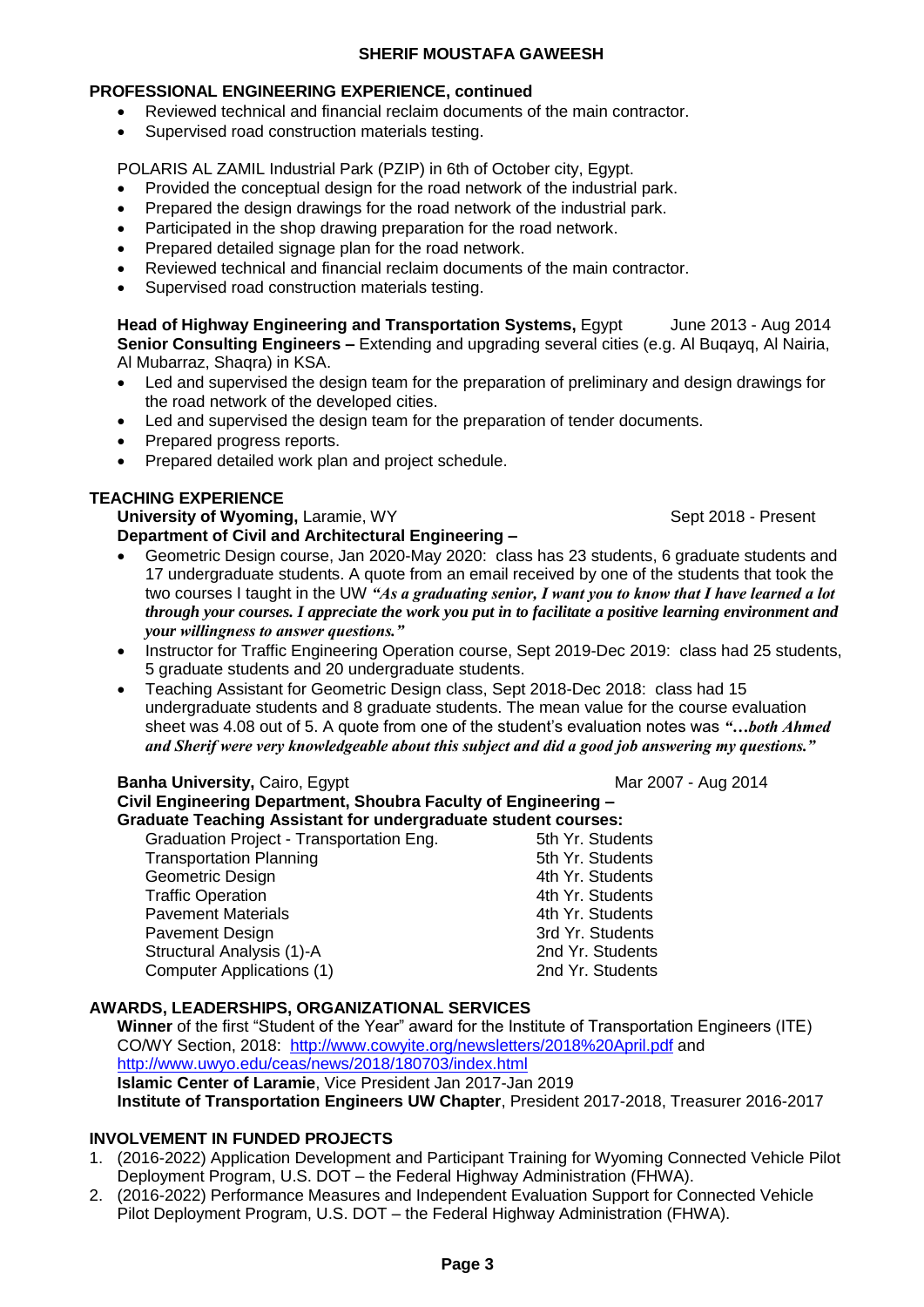# **INVOLVEMENT IN FUNDED PROJECTS, continued**

- 3. (2016-2018) Driver Performance and Behavior in Adverse Weather Conditions: An Investigation Using the SHRP2 Naturalistic Driving Study Data, U.S. DOT – the Federal Highway Administration (FHWA).
- 4. (2017-2018) Hazardous Materials Flow Study, Natrona County Emergency Management Agency.
- 5. (2016-2017) Developing an Automated Hazardous Materials Placard Recognition System, Wyoming Homeland Security.
- 6. (2015-2018) Calibration and Validation of the Crash Modification Factors Highway Safety Manual (Part D) - in Wyoming, University Transportation Centers (UTC)/ Mountain Plain Consortium (MPC).
- 7. (2015-2017) Calibrating Crash Modification Factors for Wyoming-Specific Conditions: Application of the Highway Safety Manual - Part D, Wyoming Department of Transportation (WYDOT).
- 8. (2015-2016) Hazardous Materials Flow Study, Laramie County Emergency Management Agency, Wyoming Office of Homeland Security.
- 9. (2015-2016) Exploring an Effective Field Data Collection Methodology for Hazardous Materials Transportation, Albany County Emergency Management Agency.
- 10. (2015) Wyoming Commodity Flow Study, Gillette and Douglas County Emergency Management Agency, Wyoming Office of Homeland Security.
- 11. (2014-2019) Safety Effectiveness of Regulatory Headlights Signs in Wyoming (Phase-I and II). Wyoming Department of Transportation (WYDOT).

# **GRANTED PROJECTS**

 (2021-2023) - **Principal Investigator (PI)** - Rapid Safety Assessment Tool for Non-Conventional Roadway Design and Emerging Technologies: Innovative Artificial Intelligence Application, Wyoming Department of Transportation (WYDOT). The total project grant is \$175,115.

# **SELECTED PUBLICATIONS**

#### **►Refereed Journal Publications**

Gaweesh, S., Khan, N., & Ahmed, M. (2021). Development of a Novel Framework for Hazardous Materials Placard Recognition System to Conduct Commodity Flow Studies Using Artificial Intelligence AlexNet Convolutional Neural Network. Transportation Research Record, Inpress.

Gaweesh, S., Bakhshi, A., & Ahmed, M. (2021). Safety Performance Assessment of Connected Vehicles in Mitigating the Risk of Secondary Crashes: A Driving Simulator Study. Transportation Research Record, Inpress.

Bakhshi, A., Gaweesh, S., & Ahmed, M. (2021). The safety performance of connected vehicles on slippery horizontal curves through enhancing truck drivers' situational awareness: A driving simulator experiment. Transportation Research Part F: Traffic Psychology and Behaviour, <https://doi.org/10.1016/j.trf.2021.04.017>

Subedi, B., Gaweesh, S., Yang, G., & Ahmed, M. (2020). Connected Vehicle Training Framework and Lessons Learned to Improve Safety of Highway Patrol Troopers. Transportation Research Record, <https://doi.org/10.1177/0361198120957309>

Yang, G., Ahmed, M., Gaweesh, S., & Adomah, E. (2020). Connected vehicle real-time traveler information messages for freeway speed harmonization under adverse weather conditions: Trajectory level analysis using driving simulator. Accident Analysis & Prevention, <https://doi.org/10.1016/j.aap.2020.105707>

Ahmed, I. U., Gaweesh, S. M., & Ahmed, M. M. (2020). Exploration of hazardous material truck crashes on Wyoming's interstate roads using a novel Hamiltonian Monte Carlo Markov Chain Bayesian inference. Transportation Research Record, [https://doi.org/10.1177/0361198120931103](https://doi.org/10.1177%2F0361198120931103)

Ahmed, M. M., Yang, G., & Gaweesh, S. (2020). Assessment of Drivers' Perceptions of Connected Vehicle–Human Machine Interface for Driving Under Adverse Weather Conditions: Preliminary Findings From Wyoming. Frontiers in psychology,<https://doi.org/10.3389/fpsyg.2020.01889>

Shaaban, K., Gaweesh, S., & Ahmed, M. M. (2020). Investigating in-vehicle distracting activities and crash risks for young drivers using structural equation modeling. PLoS one, <https://doi.org/10.1371/journal.pone.0235325>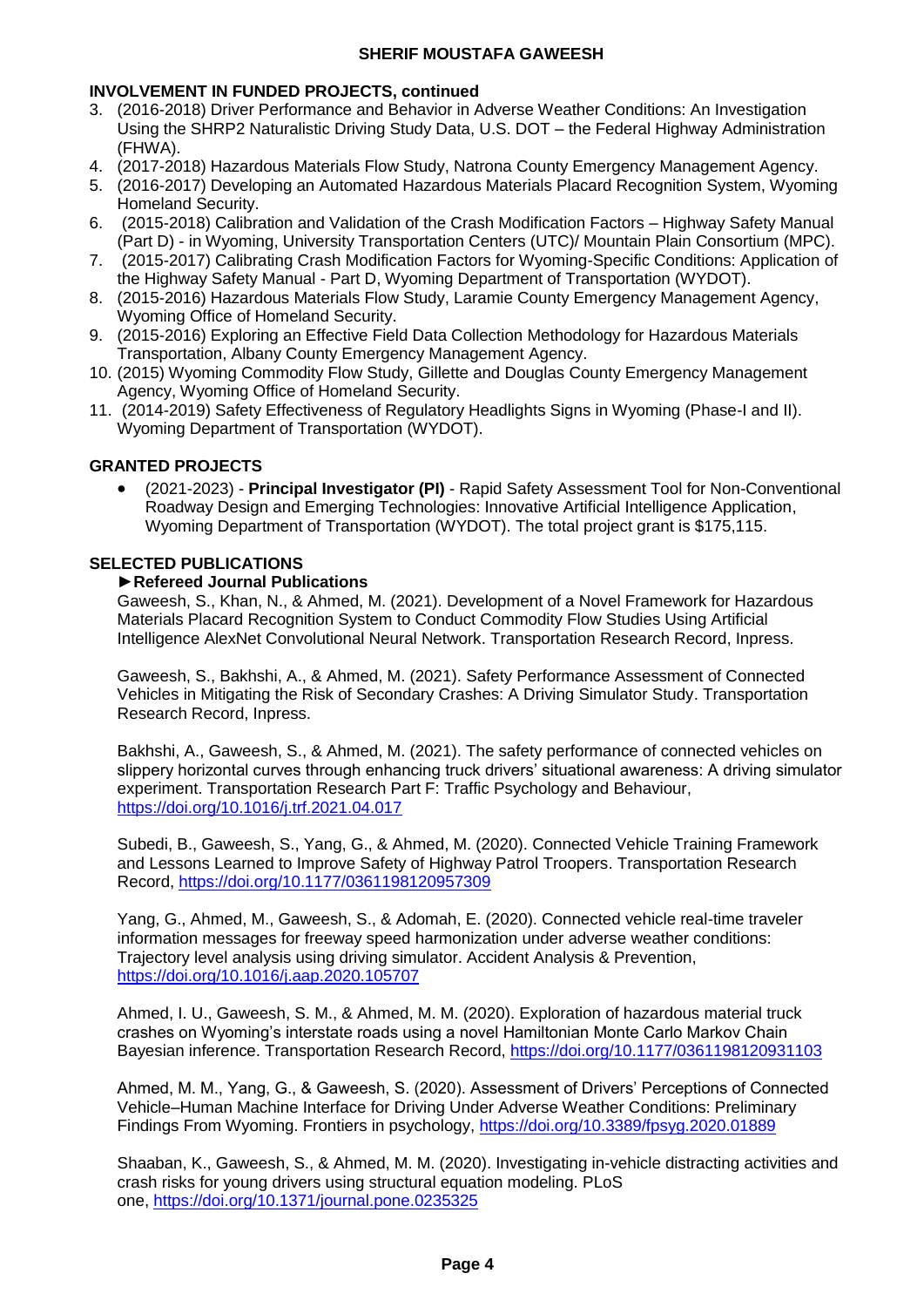#### **SELECTED PUBLICATIONS, continued**

Raddaoui, O., Gaweesh, S., & Ahmed, M. (2020). "Assessment of the Effectiveness of Connected Vehicle Weather and Work Zone Warnings in Improving Truck Driver Safety". Journal of International Association of Traffic and Safety Science (IATSS).<https://doi.org/10.1016/j.iatssr.2020.01.001>

Gaweesh, S., Ahmed, M., & Piccorelli A. (2019). Developing Crash Prediction Models Using Parametric and Nonparametric Approaches for Rural Mountainous Freeways: A Case Study on Wyoming Interstate 80. Journal of Accident Analysis and Prevention. <https://doi.org/10.1016/j.aap.2018.10.011>

Yang, G., Gaweesh, S., & Ahmed, M. (2019). Development and Assessment of a Connected Vehicle Training Program for Truck Drivers. Journal of Transportation Research Record. [https://doi.org/10.1177/0361198119827904](https://doi.org/10.1177%2F0361198119827904)

Yang, G., Ahmed, M. & Gaweesh, S. (2019). "Impact of Variable Speed Limit in a Connected Vehicle Environment on Truck Driver Behavior Under Adverse Weather Conditions: A Driving Simulator Study". Journal of Transportation Research Record. [https://doi.org/10.1177/0361198119842111](https://doi.org/10.1177%2F0361198119842111)

Ahmed, M., Gaweesh, S., & Yang, G. (2019). A Preliminary Investigation into the Impact of Connected Vehicle Human-Machine Interface on Driving Behavior. (International Federation of Automatic Control, IFAC. https://doi.org/10.1016/j.ifacol.2019.01.051

Gaweesh, S., & Ahmed, M. (2019). Evaluating the safety effectiveness of a weather-based variable speed limit for a rural mountainous freeway in Wyoming. Journal of Transportation Safety & Security. <https://doi.org/10.1080/19439962.2019.1583707>

Shaaban, K., Gaweesh, S., & Ahmed, M. (2018). Characteristics and Mitigation Strategies for Cell Phone Use While Driving Among Young Drivers in Qatar. Journal of Transport and Health. <https://doi.org/10.1016/j.jth.2018.02.001>

Ahmed, M., Gaweesh, S., Ksaibati, K., & Rahman, H. (2018). [Assessing the impact of the](http://jsdtl.sciview.net/index.php/jsdtl/article/view/46)  [compliance rate and daytime running lights penetration on the safety effectiveness of regulatory](http://jsdtl.sciview.net/index.php/jsdtl/article/view/46)  [headlight use signs.](http://jsdtl.sciview.net/index.php/jsdtl/article/view/46) Journal of Sustainable Development of Transport and Logistics. <http://dx.doi.org/10.14254/jsdtl.2018.3-1.1>

Ali Darzi A., Gaweesh, S., Ahmed, M., & Novak, D. (2018). Identifying the causes of drivers' hazardous states using driver characteristics, vehicle kinematics and physiological measurements. Journal of Frontiers in Neuroscience. <https://doi.org/10.3389/fnins.2018.00568>

#### **►Refereed Conference Publications**

Gaweesh, S., Khan, N., & Ahmed, M. (2021). Development of a Novel Framework for Hazardous Materials Placard Recognition System to Conduct Commodity Flow Studies Using Artificial Intelligence AlexNet Convolutional Neural Network. Proceedings of the 100<sup>th</sup> Transportation Research Board Annual Meeting (TRBAM).

Gaweesh, S., Bakhshi, A., & Ahmed, M. (2021). Safety Performance Assessment of Connected Vehicles in Mitigating the Risk of Secondary Crashes: A Driving Simulator Study. Proceedings of the 100<sup>th</sup> Transportation Research Board Annual Meeting (TRBAM).

Aleadelat, W., Gaweesh, S., Zlatkovic, M., & Maltez, R. (2020). Assessment of Operational Benefits of Connected and Automated Vehicles in Congested Facilities: A case Study of the San Francisco Bay Bridge. Proceedings of the 99<sup>th</sup> Transportation Research Board Annual Meeting (TRBAM).

Subedi, B., Gaweesh, S., Yang, G., & Ahmed, M. (2020). Connected Vehicle Technology to Protect the Safety of Highway Patrol Troopers: Training Framework and Lessons Learned from the Wyoming Connected Vehicle Pilot. Proceedings of the 99th Transportation Research Board Annual Meeting.

Ahmed, I. U., Gaweesh, S. M., & Ahmed, M. M. (2020). Exploration of hazardous material truck crashes on Wyoming's interstate roads using a novel Hamiltonian Monte Carlo Markov Chain Bayesian inference. Proceedings of the 99th Transportation Research Board Annual Meeting (TRBAM).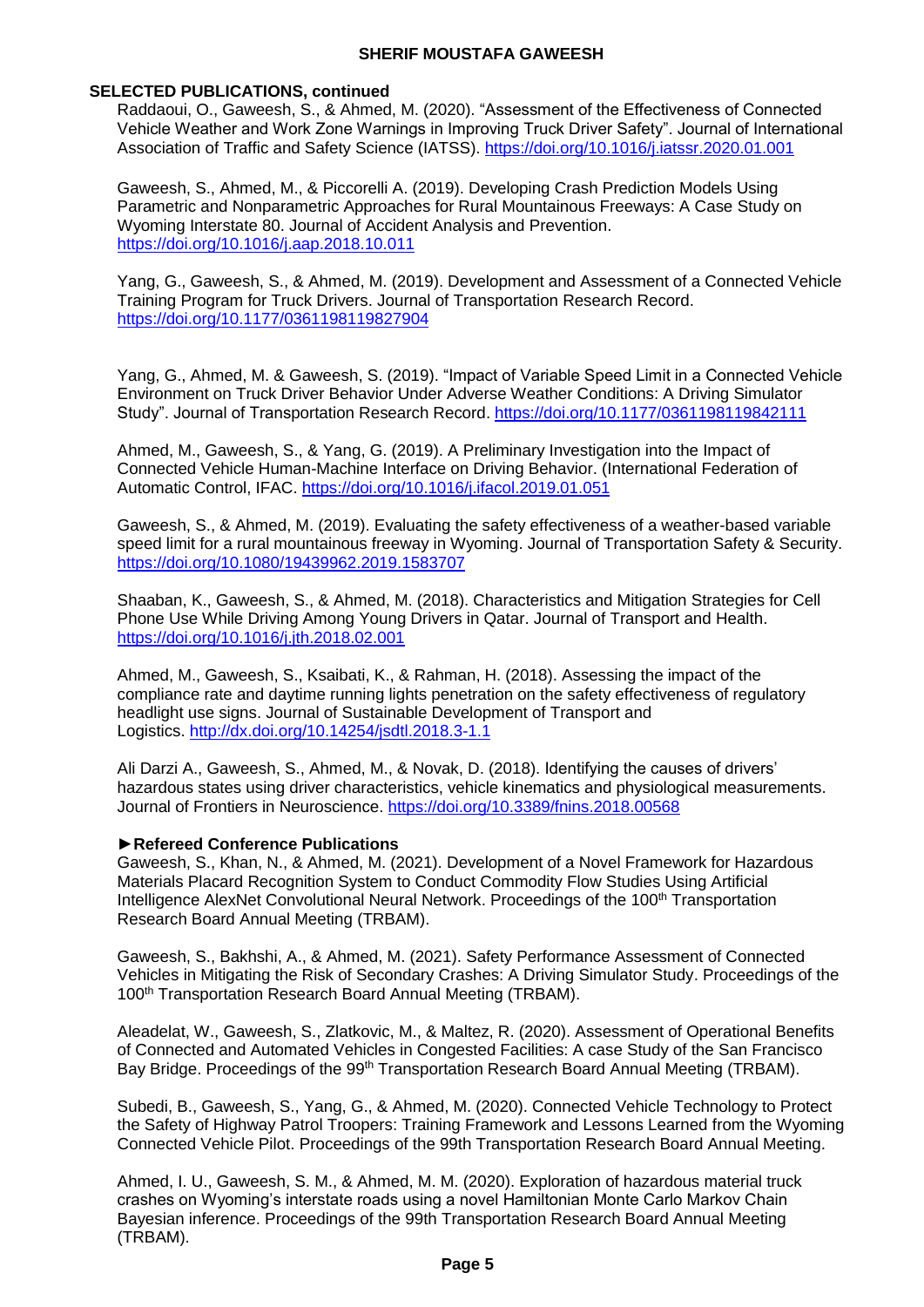#### **SELECTED PUBLICATIONS, continued**

Yang, G., Ahmed, M., Gaweesh, S., & Adomah, E. (2020). Connected Vehicle Real-Time Traveler Information Messages for Freeway Speed Harmonization under Adverse Weather Conditions: Trajectory Level Analysis Using Driving Simulator. Proceedings of the 99th Transportation Research Board Annual Meeting (TRBAM).

Yang, G., Gaweesh, S., & Ahmed, M. (2019). Development and Assessment of A Connected Vehicle Training Program for Truck Drivers. Proceedings of the 98<sup>th</sup> Transportation Research Board Annual Meeting.

Ahmed, M., Yang, G., Gaweesh, S., Young, R., & Kitchener, F. (2019). Performance Measurement and System Evaluation of Wyoming Connected Vehicle Pilot Deployment Program: Planning and Pre-Deployment Conditions. Proceedings of the 98<sup>th</sup> Transportation Research Board Annual Meeting.

Gaweesh, S., Ahmed, M. (2019). Exploring Factors Affecting Crash Severity for Large Trucks on Rural Mountainous Freeways using a Bayesian Logistic Regression: A Case Study on Wyoming Interstate 80. Proceedings of the 98<sup>th</sup> Transportation Research Board Annual Meeting.

Raddaoui, O., Ahmed, M., & Gaweesh, S. (2019). Evaluation of Connected Vehicle Real-Time Weather and Work Zone Warnings on the Behavior of Truck Drivers: A Driving Simulator Study. Proceedings of the 98<sup>th</sup> Transportation Research Board Annual Meeting.

Larson, R., Peel, T., Ahmed, M., & Gaweesh, S. (2019). Quantifying the Safety Effectiveness of Snow Fence Implementations Based on Crash Severity and Snow Fence Type Utilizing Contemporary Statistical Analysis Methods. Proceedings of the 98th Transportation Research Board Annual Meeting.

Yang, G., Ahmed, M., & Gaweesh, S. (2019). Impact of Variable Speed Limit in a Connected Vehicle Environment on Truck Driver Behavior under Adverse Weather Conditions: A Driving Simulator Study. Proceedings of the 98<sup>th</sup> Transportation Research Board Annual Meeting.

Ahmed, M., Yang, G., & Gaweesh, S. (2019). Assessment of Connected Vehicle Human Machine Interface Using a High-Fidelity Driving Simulator: Preliminary Findings from the Wyoming Connected Vehicle Pilot Deployment Program. Proceedings of the 98<sup>th</sup> Transportation Research Board Annual Meeting.

Gaweesh, S., & Ahmed, M. (2018). Examining Driver Preference for Regulatory Headlight Use Signs Design in Different Weather Conditions: A Driving Simulator Study. Proceedings of the 97<sup>th</sup> Transportation Research Board Annual Meeting.

Ghasemzadeh, A., Ahmed, M., & Gaweesh, S. (2018). Multivariate Adaptive Regression Splines and Logistic Regression Models to Identify the Impact of Rainy Weather on Driver Lane-Keeping Performance Considering Driver Demographics and Roadway Characteristics Using SHRP 2 Naturalistic Driving Data. Proceedings of the 97<sup>th</sup> Transportation Research Board Annual Meeting.

Gaweesh, S., Ahmed, I., & Ahmed, M. (2018). Evaluating the Safety Effectiveness of Variable Speed Limit: Before–After Study Utilizing Multivariate Adaptive Regression Splines. Proceedings of the 97<sup>th</sup> Transportation Research Board Annual Meeting.

Gaweesh, S., Ahmed, I., Ahmed, M., & Piccorelli, A. (2018). Parametric and Nonparametric Approaches in Developing Crash Prediction Models for Rural Mountainous Freeways: A Case Study in Wyoming. Proceedings of the 97<sup>th</sup> Transportation Research Board Annual Meeting.

Gaweesh, S., & Ahmed, M. (2017). Examining Driver Preference for Regulatory Headlight Use Signs Design in Different Weather Conditions: A Driving Simulator Study. Delft University of Technology (TU Delft). Road Safety & Simulation International Conference.

Gaweesh, S., & Ahmed, M. (2016). Exploring an Effective Field Data Collection Methodology for Hazardous Materials Transportation: A Wyoming Case Study. Proceedings of the 95<sup>th</sup> Transportation Research Board Annual Meeting.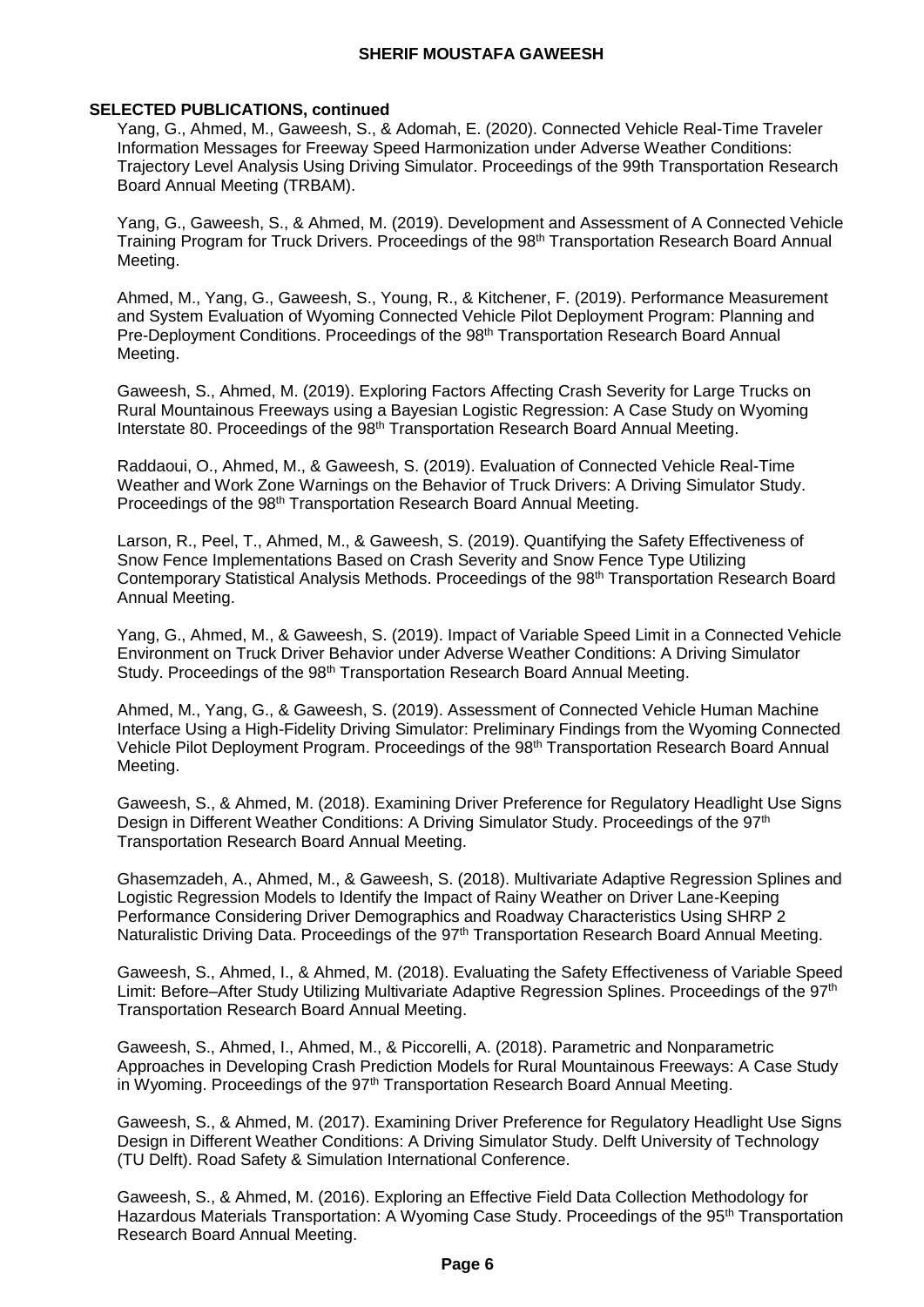Ahmed, M., Gaweesh, S., Ksaibati, K., & Rahman, H. (2016). Investigating the Impact of the Compliance Rate on the Safety Effectiveness of Regulatory Headlight Signs in Wyoming. Proceedings of the 95<sup>th</sup> Transportation Research Board Annual Meeting.

# **►Publications Under Revision**

Sherif Gaweesh and Mohamed Ahmed. "Utilizing Structural Equation Model to Determine Latent Factors of Single and Multi-Truck Related Crashes on Interstate Roads". Accident Analysis and **Prevention** 

Waleed Aladelat, Sherif Gaweesh, Milan Zlatovic, and Raoul. "Assessment of Operational Benefits of Connected and Automated Vehicles in Congested Facilities: A Case Study of the San Francisco Bay Bridge". Transportation Safety and Security.

# **►Technical Reports**

Sherif Gaweesh and Mohamed Ahmed "Wyoming Hazardous Materials Commodity Flow Study". Wyoming Office of Homeland Security (WOHS) Report, 2015.

Mohamed Ahmed, Khaled Ksaibati, Sherif Gaweesh, Hamidur Rahman, Ali Ghasemzadeh, and Anemone Kasasbeh "Safety Effectiveness of Regulatory Headlight Signs in Wyoming - Phase 1". Wyoming Department of Transportation (WYDOT) Report, 2016. Sherif Gaweesh and Mohamed Ahmed "Wyoming Commodity Flow Study for Albany County". Wyoming Office of Homeland Security (WOHS) Report, 2016.

Sherif Gaweesh and Mohamed Ahmed "Wyoming Commodity Flow Study for Laramie County". Wyoming Office of Homeland Security (WOHS) Report, 2016.

Mohamed Ahmed, Ali Ghasemzadeh, Hesham Eldeeb, Sherif Gaweesh, Joshua Clapp, Khaled Ksaibati, and Rhonda Young "Driver Performance and Behavior in Adverse Weather Conditions: An

Investigation Using the SHARP2 Naturalistic Driving Study data -Phase 1", US DOT, the Federal Highway Administration (FHWA), Report, 2016.

Mohamed Ahmed, Sherif Gaweesh, Julfiker Hossain, Sadia Sharmin, and Thomas Peel "Calibrating Crash Modification Factors for Wyoming-Specific Conditions: Application of the Highway Safety Manual - Part D". Wyoming Department of Transportation (WYDOT), Report, 2017.

Sherif Gaweesh, Irfan Ahmed, and Mohamed Ahmed "Wyoming Commodity Flow Study for Natrona County". Wyoming Office of Homeland Security (WOHS) Report, 2017.

Sherif Gaweesh, Irfan Ahmed, and Mohamed Ahmed "Wyoming Commodity Flow Study for Sweetwater County". Wyoming Office of Homeland Security (WOHS) Report, 2017.